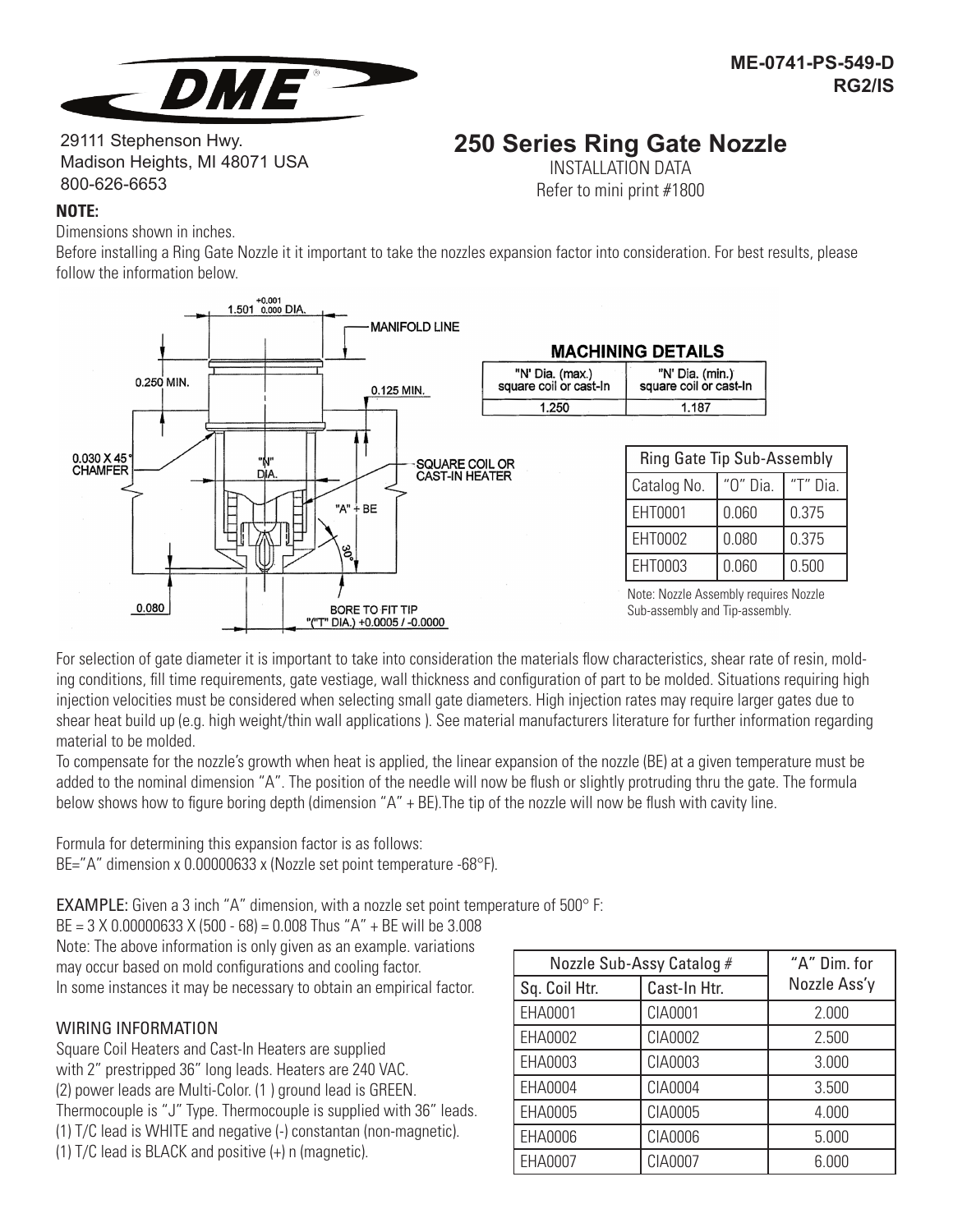

29111 Stephenson Hwy. Madison Heights, MI 48071 USA 800-626-6653

# **250 Series Ring Gate Nozzle** INSTALLATION DATA



#### **OPERATING PROCEDURE**

- The nozzles are supplied with a Square (Flat) Coil Heater or Cast-In Heater equipped with a Type J Thermocouple.
- It is recommended to use a DME closed-loop Temperature Controller for optimum temperature control.
- When starting the nozzle, set the temp. to 10% voltage if using in open loop manual type or to 200°F if using closed loop automatic type. In either case, this procedure will allow the heater to dissipate any moisture.
- Make sure you maintian this start-up setting for 15 minutes.
- Controller equipped with StepSmart®, SmartStep® or other heater warmup circuitry will change automatically.
- It is essential to use controllers with the proper voltage and wattage capabilities. The voltage and wattage of each heater is clearly marked on the heater tag.

#### **DISASSEMBLY PROCEDURE**

- 1. Place the nozzle in a vice using "V" block, then secure it firmly at the nozzle head.
- 2. For removal of tip from nozzle, a six point deep well socket is recommended. The nozzle must be at processing temperature and the heater should be turned off when removing tip counter-clockwise from the nozzle. If the nozzle is still in the mold, the nozzle must be "keyed" to prevent wire damage.
- 3. Tip and needle must be cleaned of any material before reassembling.
- 4. Remove the heater using a Square Coil Heater wrench (wrench is included with replacement heater).
- 5. Cast-in heater may be removed if failure occurs and replaced with a square coil heater. Follow assembly procedures for Square Coil Heater.

#### **ASSEMBLY PROCEDURE**

- 1. Nozzle body must be cleaned of any material in the seal-off area and threaded areas before reassembling.
- 2. Careful attention should be taken to the needle as damage could occur if needle is dropped or strikes a rigid material. Treat needle like glass or ceramic material.
- 3. Install the heater using a Square Coil Heater wrench. (wrench included with replacement heater). After the heater is installed, it should cover the entire length of the nozzle body-stretch the heater by hand if necessary.
- 4. Apply an anti-sieze compound on the tip threads.
- 5. Firmly screw the tip sub-assembly into the shank of the nozzle body. Tighten and untighten two or three times making sure there is good contact between the tip and the shank. Torque the sub-assembly into the nozzle body using 30 +/- 5 ft.-lbs. For protection of the tip sub-assembly, a six point deep well socket is recommended.
- 6. Careful attention should be taken to the heater/thermocouple leads as damage could occur when working on nozzle assembly.
- 7. Seal ring for nozzle body must be replaced each time nozzle body and/or manifold are removed to ensure seal-off.
- 8. Wait a minimum of 5 minutes after set point has been achieved for sufficient heat to transfer into the tip before molding.